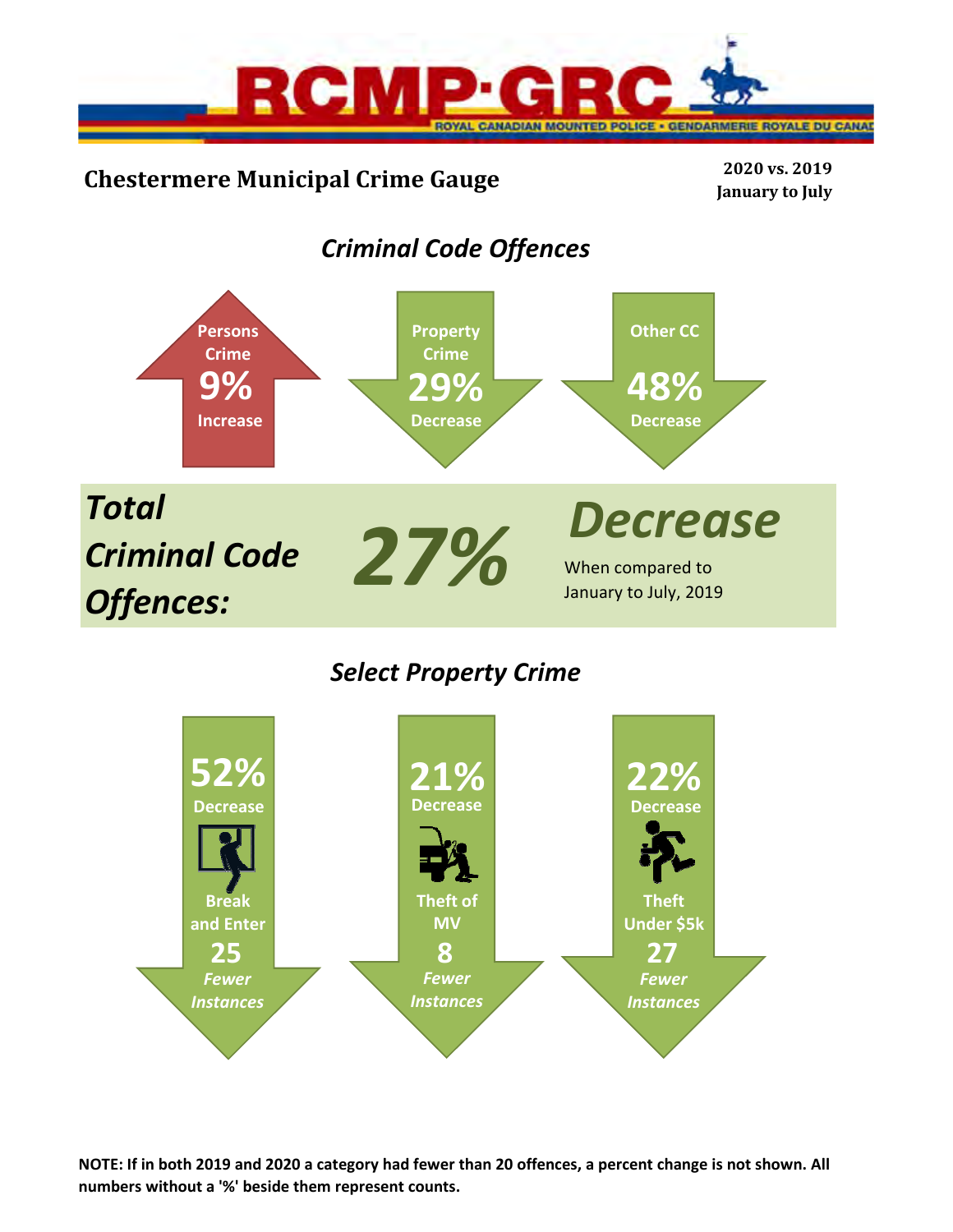## **January to July: 2016 ‐ 2020 Chestermere Municipal Detachment Crime Statistics (Actual)**

All categories contain "Attempted" and/or "Completed"

| August 6, 2020 |  |  |
|----------------|--|--|
|----------------|--|--|

| <b>CATEGORY</b>                       | <b>Trend</b> | 2016           | 2017           | 2018         | 2019           | 2020           | % Change<br>2016 - 2020 | % Change<br>2019 - 2020 | Avg File $+/-$<br>per Year |
|---------------------------------------|--------------|----------------|----------------|--------------|----------------|----------------|-------------------------|-------------------------|----------------------------|
| Homicides & Offences Related to Death |              | 0              | 0              | $\mathbf{1}$ | $\mathbf 0$    | $\overline{2}$ | N/A                     | N/A                     | 0.4                        |
| Robbery                               |              | $\overline{4}$ | 0              | 0            | $\mathbf{1}$   | $\mathbf{1}$   | $-75%$                  | 0%                      | $-0.5$                     |
| Sexual Assaults                       |              | 3              | 3              | 10           | 5              | 3              | 0%                      | $-40%$                  | 0.2                        |
| <b>Other Sexual Offences</b>          |              | $\mathbf 1$    | 3              | 12           | $\mathbf{1}$   | $\overline{7}$ | 600%                    | 600%                    | $1.0\,$                    |
| Assault                               |              | 59             | 55             | 52           | 53             | 50             | $-15%$                  | $-6%$                   | $-2.0$                     |
| Kidnapping/Hostage/Abduction          |              | 0              | 0              | 0            | $\mathbf{1}$   | $\overline{2}$ | N/A                     | 100%                    | 0.5                        |
| Extortion                             |              | $\mathbf{1}$   | $\mathbf{1}$   | 3            | $\overline{2}$ | $\mathbf{1}$   | 0%                      | -50%                    | 0.1                        |
| <b>Criminal Harassment</b>            |              | 19             | 9              | 14           | 19             | 19             | 0%                      | 0%                      | 1.0                        |
| <b>Uttering Threats</b>               |              | 25             | 20             | 36           | 25             | 32             | 28%                     | 28%                     | 1.9                        |
| <b>TOTAL PERSONS</b>                  |              | 112            | 91             | 128          | 107            | 117            | 4%                      | 9%                      | 2.6                        |
| Break & Enter                         |              | 31             | 35             | 35           | 48             | 23             | $-26%$                  | $-52%$                  | $-0.3$                     |
| Theft of Motor Vehicle                |              | 35             | 40             | 58           | 38             | 30             | $-14%$                  | $-21%$                  | $-1.2$                     |
| Theft Over \$5,000                    |              | 8              | 12             | 12           | 9              | 9              | 13%                     | 0%                      | $-0.1$                     |
| Theft Under \$5,000                   |              | 163            | 167            | 226          | 124            | 97             | -40%                    | $-22%$                  | $-17.5$                    |
| Possn Stn Goods                       |              | 29             | 40             | 58           | 52             | 19             | $-34%$                  | $-63%$                  | $-0.8$                     |
| Fraud                                 |              | 49             | 51             | 58           | 62             | 45             | $-8%$                   | $-27%$                  | 0.3                        |
| Arson                                 |              | 0              | $\overline{2}$ | $\mathbf{1}$ | $\mathbf{1}$   | 0              | N/A                     | $-100%$                 | $-0.1$                     |
| <b>Mischief To Property</b>           |              | 82             | 81             | 143          | 96             | 83             | 1%                      | $-14%$                  | 1.7                        |
| <b>TOTAL PROPERTY</b>                 |              | 397            | 428            | 591          | 430            | 306            | $-23%$                  | $-29%$                  | $-18.0$                    |
| <b>Offensive Weapons</b>              |              | 5              | 12             | 13           | 16             | $\overline{7}$ | 40%                     | $-56%$                  | 0.8                        |
| Disturbing the peace                  |              | 39             | 34             | 30           | 34             | 34             | $-13%$                  | 0%                      | $-1.0$                     |
| Fail to Comply & Breaches             |              | 18             | 26             | 35           | 62             | 12             | $-33%$                  | $-81%$                  | 2.4                        |
| <b>OTHER CRIMINAL CODE</b>            |              | 17             | 21             | 31           | 30             | 21             | 24%                     | $-30%$                  | 1.7                        |
| TOTAL OTHER CRIMINAL CODE             |              | 79             | 93             | 109          | 142            | 74             | $-6%$                   | $-48%$                  | 3.9                        |
| TOTAL CRIMINAL CODE                   |              | 588            | 612            | 828          | 679            | 497            | $-15%$                  | $-27%$                  | $-11.5$                    |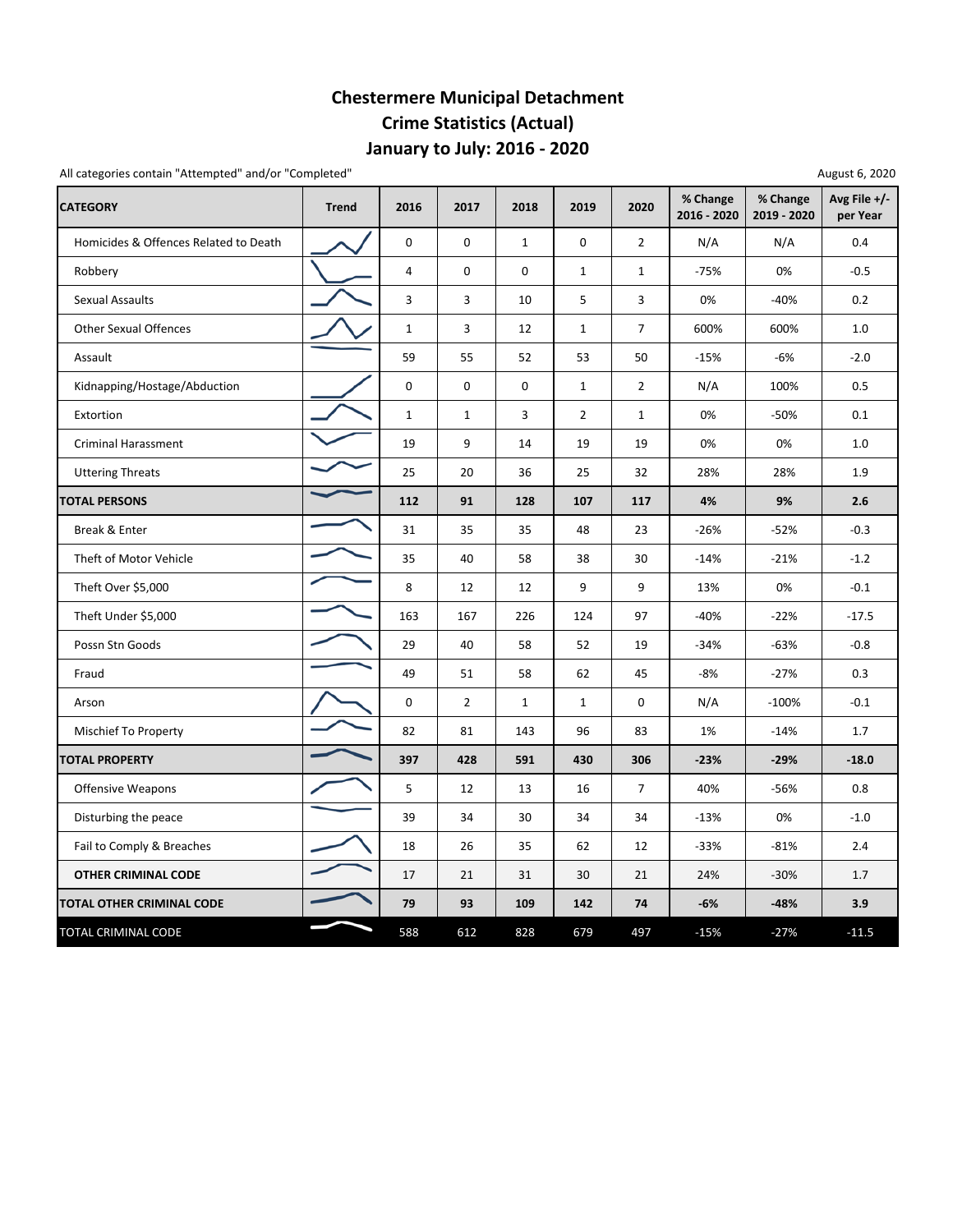### **January to July: 2016 ‐ 2020 Chestermere Municipal Detachment Crime Statistics (Actual)**

All categories contain "Attempted" and/or "Completed" and and all categories contain "Attempted" and and and and and and all categories contain "Attempted" and and all categories contain "Attempted" and all categories cont

| <b>CATEGORY</b>                        | <b>Trend</b> | 2016                     | 2017                     | 2018           | 2019                     | 2020           | % Change<br>2016 - 2020 | % Change<br>2019 - 2020 | Avg File +/-<br>per Year |
|----------------------------------------|--------------|--------------------------|--------------------------|----------------|--------------------------|----------------|-------------------------|-------------------------|--------------------------|
| Drug Enforcement - Production          |              | $\mathbf{1}$             | 0                        | 0              | $\mathsf 0$              | 0              | $-100%$                 | N/A                     | $-0.2$                   |
| Drug Enforcement - Possession          |              | 45                       | 26                       | 28             | $\overline{7}$           | 3              | $-93%$                  | $-57%$                  | $-10.3$                  |
| Drug Enforcement - Trafficking         |              | 6                        | 4                        | 3              | 4                        | $\overline{7}$ | 17%                     | 75%                     | 0.2                      |
| Drug Enforcement - Other               |              | 0                        | 0                        | 0              | 0                        | 0              | N/A                     | N/A                     | $0.0\,$                  |
| <b>Total Drugs</b>                     |              | 52                       | 30                       | 31             | 11                       | 10             | $-81%$                  | $-9%$                   | $-10.3$                  |
| Cannabis Enforcement                   |              | 0                        | 0                        | 0              | $\mathbf{1}$             | $\overline{2}$ | N/A                     | 100%                    | 0.5                      |
| Federal - General                      |              | 8                        | 22                       | 7              | 9                        | $\overline{7}$ | $-13%$                  | $-22%$                  | $-1.5$                   |
| <b>TOTAL FEDERAL</b>                   |              | 60                       | 52                       | 38             | 21                       | 19             | $-68%$                  | $-10%$                  | $-11.3$                  |
| Liquor Act                             |              | 40                       | 20                       | 30             | 28                       | 28             | $-30%$                  | 0%                      | $-1.6$                   |
| Cannabis Act                           |              | 0                        | 0                        | 0              | 12                       | 15             | N/A                     | 25%                     | 4.2                      |
| <b>Mental Health Act</b>               |              | 65                       | 75                       | 55             | 66                       | 68             | 5%                      | 3%                      | $-0.3$                   |
| <b>Other Provincial Stats</b>          |              | 93                       | 96                       | 101            | 119                      | 133            | 43%                     | 12%                     | 10.3                     |
| <b>Total Provincial Stats</b>          |              | 198                      | 191                      | 186            | 225                      | 244            | 23%                     | 8%                      | 12.6                     |
| Municipal By-laws Traffic              |              | 11                       | 6                        | 19             | 63                       | 22             | 100%                    | $-65%$                  | 7.9                      |
| Municipal By-laws                      |              | 247                      | 239                      | 231            | 147                      | 210            | $-15%$                  | 43%                     | $-16.6$                  |
| <b>Total Municipal</b>                 |              | 258                      | 245                      | 250            | 210                      | 232            | $-10%$                  | 10%                     | $-8.7$                   |
| Fatals                                 |              | 0                        | 0                        | 0              | 0                        | 0              | N/A                     | N/A                     | $0.0\,$                  |
| Injury MVC                             |              | 9                        | 16                       | 16             | 17                       | 10             | 11%                     | $-41%$                  | 0.3                      |
| Property Damage MVC (Reportable)       |              | 128                      | 155                      | 146            | 133                      | 81             | -37%                    | $-39%$                  | $-11.6$                  |
| Property Damage MVC (Non Reportable)   |              | 12                       | 13                       | 32             | 27                       | 11             | $-8%$                   | -59%                    | 1.2                      |
| <b>TOTAL MVC</b>                       |              | 149                      | 184                      | 194            | 177                      | 102            | $-32%$                  | $-42%$                  | $-10.1$                  |
| <b>Provincial Traffic</b>              |              | 1,073                    | 723                      | 2,608          | 4,481                    | 1,713          | 60%                     | $-62%$                  | 503.8                    |
| <b>Other Traffic</b>                   |              | 14                       | 13                       | 17             | 8                        | 14             | 0%                      | 75%                     | $-0.5$                   |
| <b>Criminal Code Traffic</b>           |              | 57                       | 57                       | 73             | 46                       | 44             | -23%                    | -4%                     | $-3.7$                   |
| <b>Common Police Activities</b>        |              |                          |                          |                |                          |                |                         |                         |                          |
| <b>False Alarms</b>                    |              | 226                      | 177                      | 201            | 57                       | 39             | $-83%$                  | $-32%$                  | $-49.4$                  |
| False/Abandoned 911 Call and 911 Act   |              | 6                        | 9                        | 11             | $\overline{7}$           | 14             | 133%                    | 100%                    | 1.4                      |
| Suspicious Person/Vehicle/Property     |              | 168                      | 124                      | 115            | 150                      | 132            | $-21%$                  | $-12%$                  | $-4.6$                   |
| <b>Persons Reported Missing</b>        |              | 23                       | 19                       | 23             | 22                       | 15             | $-35%$                  | -32%                    | $-1.3$                   |
| Search Warrants                        |              | 6                        | $\mathbf{1}$             | 0              | $\mathbf{1}$             | 3              | -50%                    | 200%                    | $-0.6$                   |
| Spousal Abuse - Survey Code (Reported) |              | 68                       | 121                      | 106            | 122                      | 99             | 46%                     | $-19%$                  | 6.3                      |
| COVID-19 Files (Reported)              |              | $\overline{\phantom{a}}$ | $\overline{\phantom{a}}$ | $\blacksquare$ | $\overline{\phantom{a}}$ | 48             | $\blacksquare$          | $\blacksquare$          | $\sim$                   |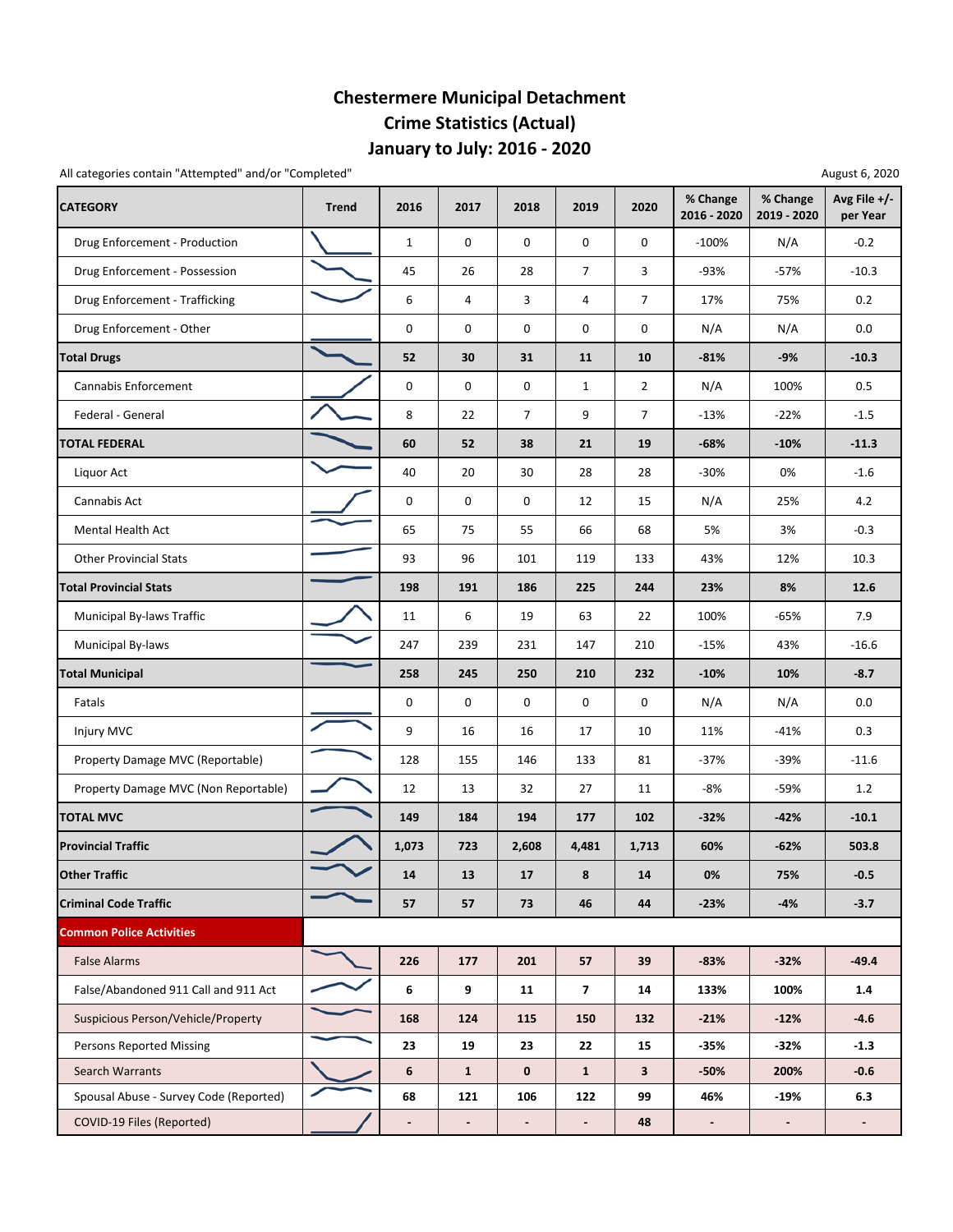## **July: 2016 ‐ 2020 Chestermere Municipal Detachment Crime Statistics (Actual)**

All categories contain "Attempted" and/or "Completed"

| <b>CATEGORY</b>                       | <b>Trend</b> | 2016           | 2017           | 2018           | 2019           | 2020           | % Change<br>2016 - 2020 | % Change<br>2019 - 2020 | Avg File $+/-$<br>per Year |
|---------------------------------------|--------------|----------------|----------------|----------------|----------------|----------------|-------------------------|-------------------------|----------------------------|
| Homicides & Offences Related to Death |              | 0              | 0              | $\mathbf{1}$   | $\mathbf 0$    | 0              | N/A                     | N/A                     | 0.0                        |
| Robbery                               |              | $\mathbf{1}$   | 0              | 0              | $\mathbf{1}$   | 0              | $-100%$                 | $-100%$                 | $-0.1$                     |
| <b>Sexual Assaults</b>                |              | 0              | 0              | 0              | $\mathbf 0$    | $\mathbf{1}$   | N/A                     | N/A                     | 0.2                        |
| <b>Other Sexual Offences</b>          |              | $\mathbf 0$    | $\pmb{0}$      | $\overline{2}$ | $\mathbf 0$    | 3              | N/A                     | N/A                     | 0.6                        |
| Assault                               |              | 11             | 12             | 11             | 8              | 8              | $-27%$                  | 0%                      | $-1.0$                     |
| Kidnapping/Hostage/Abduction          |              | $\mathbf 0$    | 0              | 0              | 0              | 0              | N/A                     | N/A                     | 0.0                        |
| Extortion                             |              | 0              | 0              | $\overline{2}$ | $\mathbf 0$    | $\mathbf{1}$   | N/A                     | N/A                     | 0.2                        |
| <b>Criminal Harassment</b>            |              | $\overline{4}$ | $\mathbf 1$    | 3              | $\mathbf 0$    | 5              | 25%                     | N/A                     | 0.1                        |
| <b>Uttering Threats</b>               |              | 3              | 6              | 5              | 3              | $\overline{7}$ | 133%                    | 133%                    | 0.5                        |
| <b>TOTAL PERSONS</b>                  |              | 19             | 19             | 24             | 12             | 25             | 32%                     | 108%                    | 0.5                        |
| Break & Enter                         |              | 6              | 5              | 13             | 8              | $\overline{2}$ | $-67%$                  | $-75%$                  | $-0.5$                     |
| Theft of Motor Vehicle                |              | 9              | 6              | 12             | 8              | $\mathbf{1}$   | $-89%$                  | -88%                    | $-1.4$                     |
| Theft Over \$5,000                    |              | $\mathbf{1}$   | 3              | 4              | $\mathbf 0$    | 4              | 300%                    | N/A                     | 0.3                        |
| Theft Under \$5,000                   |              | 17             | 29             | 64             | 20             | $\overline{7}$ | -59%                    | $-65%$                  | $-2.9$                     |
| Possn Stn Goods                       |              | $\overline{7}$ | 10             | 8              | $\overline{4}$ | $\overline{2}$ | $-71%$                  | $-50%$                  | $-1.6$                     |
| Fraud                                 |              | 9              | $\overline{7}$ | 10             | 13             | $\overline{7}$ | $-22%$                  | $-46%$                  | 0.2                        |
| Arson                                 |              | $\pmb{0}$      | 0              | 0              | $\mathbf 0$    | 0              | N/A                     | N/A                     | 0.0                        |
| Mischief To Property                  |              | 10             | 5              | 45             | 20             | 13             | 30%                     | $-35%$                  | 2.1                        |
| <b>TOTAL PROPERTY</b>                 |              | 59             | 65             | 156            | 73             | 36             | $-39%$                  | $-51%$                  | $-3.8$                     |
| Offensive Weapons                     |              | $\mathbf{1}$   | $\overline{2}$ | 6              | $\overline{4}$ | 0              | $-100%$                 | $-100%$                 | 0.0                        |
| Disturbing the peace                  |              | 8              | 9              | $\overline{7}$ | 6              | 9              | 13%                     | 50%                     | $-0.1$                     |
| Fail to Comply & Breaches             |              | 5              | $\mathbf{1}$   | $\overline{2}$ | 8              | 3              | $-40%$                  | $-63%$                  | 0.3                        |
| OTHER CRIMINAL CODE                   |              | $\overline{3}$ | 3              | 9              | $\overline{4}$ | 3              | 0%                      | $-25%$                  | 0.1                        |
| <b>TOTAL OTHER CRIMINAL CODE</b>      |              | 17             | 15             | 24             | 22             | 15             | $-12%$                  | $-32%$                  | 0.3                        |
| TOTAL CRIMINAL CODE                   |              | 95             | 99             | 204            | 107            | 76             | $-20%$                  | $-29%$                  | $-3.0$                     |

August 6, 2020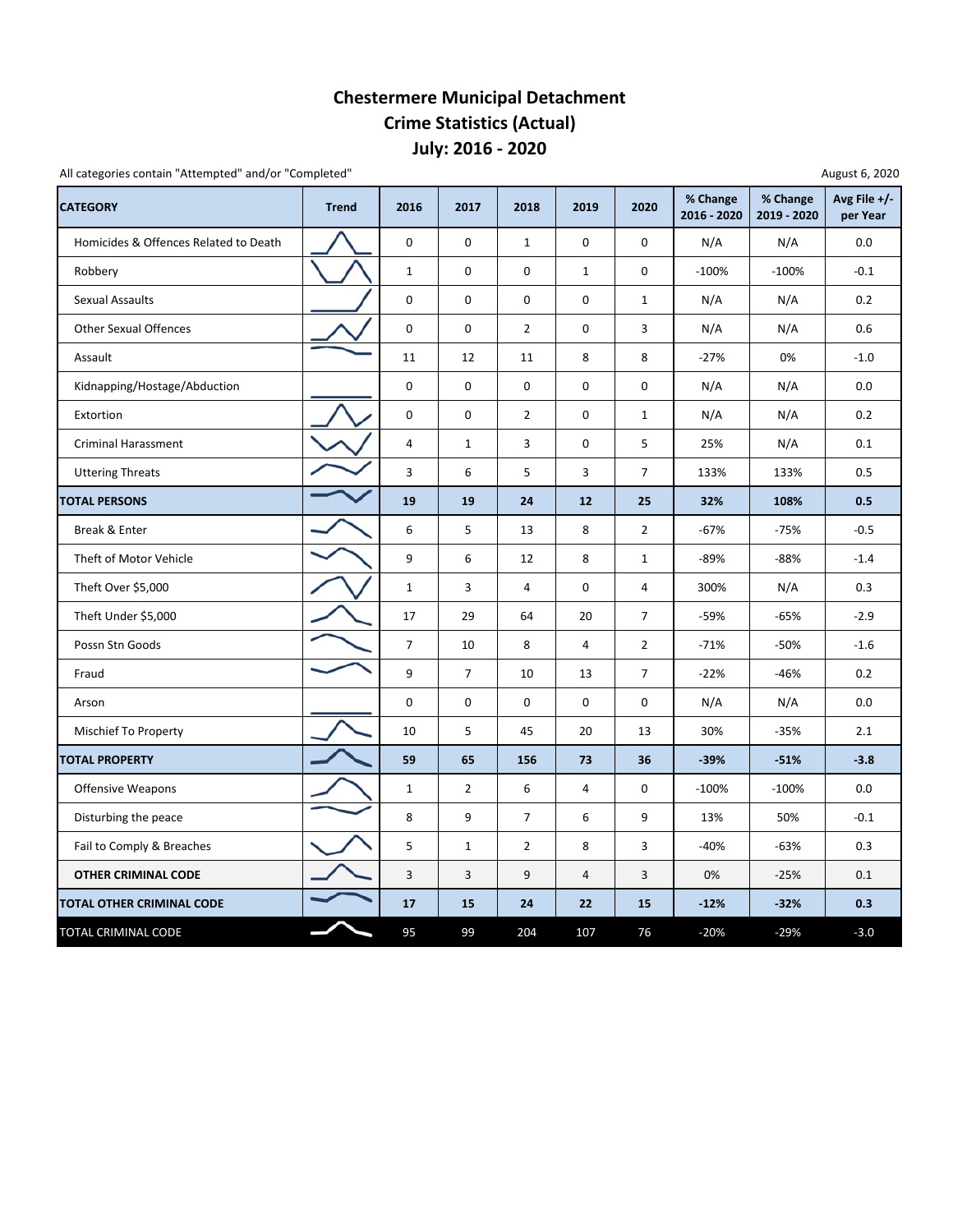### **July: 2016 ‐ 2020 Chestermere Municipal Detachment Crime Statistics (Actual)**

| All categories contain "Attempted" and/or "Completed" |              |                              |                          |                          |                          |                |                         |                         | August 6, 2020           |
|-------------------------------------------------------|--------------|------------------------------|--------------------------|--------------------------|--------------------------|----------------|-------------------------|-------------------------|--------------------------|
| <b>CATEGORY</b>                                       | <b>Trend</b> | 2016                         | 2017                     | 2018                     | 2019                     | 2020           | % Change<br>2016 - 2020 | % Change<br>2019 - 2020 | Avg File +/-<br>per Year |
| Drug Enforcement - Production                         |              | $\pmb{0}$                    | 0                        | 0                        | 0                        | 0              | N/A                     | N/A                     | 0.0                      |
| Drug Enforcement - Possession                         |              | 4                            | 3                        | $\overline{7}$           | $\overline{2}$           | 0              | $-100%$                 | $-100%$                 | $-0.9$                   |
| Drug Enforcement - Trafficking                        |              | $\mathbf{1}$                 | $\overline{2}$           | $\mathbf{1}$             | 0                        | 0              | $-100%$                 | N/A                     | $-0.4$                   |
| Drug Enforcement - Other                              |              | $\pmb{0}$                    | $\mathsf 0$              | 0                        | $\mathsf 0$              | 0              | N/A                     | N/A                     | 0.0                      |
| <b>Total Drugs</b>                                    |              | 5                            | 5                        | 8                        | $\overline{2}$           | $\bf{0}$       | $-100%$                 | $-100%$                 | $-1.3$                   |
| Cannabis Enforcement                                  |              | 0                            | 0                        | 0                        | 0                        | 0              | N/A                     | N/A                     | 0.0                      |
| Federal - General                                     |              | $\overline{4}$               | 14                       | 3                        | 5                        | $\overline{2}$ | -50%                    | $-60%$                  | $-1.3$                   |
| <b>TOTAL FEDERAL</b>                                  |              | $\boldsymbol{9}$             | 19                       | 11                       | $\overline{7}$           | $\overline{2}$ | $-78%$                  | $-71%$                  | $-2.6$                   |
| Liquor Act                                            |              | 8                            | 8                        | 4                        | 5                        | $\overline{7}$ | $-13%$                  | 40%                     | $-0.5$                   |
| Cannabis Act                                          |              | 0                            | 0                        | 0                        | 3                        | $\overline{2}$ | N/A                     | $-33%$                  | 0.7                      |
| Mental Health Act                                     |              | 10                           | 15                       | 13                       | 8                        | 13             | 30%                     | 63%                     | $-0.1$                   |
| <b>Other Provincial Stats</b>                         |              | 17                           | 11                       | 25                       | 9                        | 24             | 41%                     | 167%                    | 1.2                      |
| <b>Total Provincial Stats</b>                         |              | 35                           | 34                       | 42                       | 25                       | 46             | 31%                     | 84%                     | 1.3                      |
| Municipal By-laws Traffic                             |              | 0                            | 0                        | 3                        | 6                        | $\overline{2}$ | N/A                     | $-67%$                  | 1.0                      |
| Municipal By-laws                                     |              | 57                           | 57                       | 60                       | 38                       | 42             | $-26%$                  | 11%                     | $-4.9$                   |
| <b>Total Municipal</b>                                |              | 57                           | 57                       | 63                       | 44                       | 44             | $-23%$                  | 0%                      | $-3.9$                   |
| Fatals                                                |              | 0                            | $\mathsf 0$              | 0                        | $\mathsf 0$              | 0              | N/A                     | N/A                     | $0.0\,$                  |
| Injury MVC                                            |              | $\pmb{0}$                    | 3                        | $\mathbf{1}$             | $\overline{2}$           | $\overline{2}$ | N/A                     | 0%                      | 0.3                      |
| Property Damage MVC (Reportable)                      |              | 20                           | 23                       | 17                       | 14                       | 5              | $-75%$                  | $-64%$                  | $-3.9$                   |
| Property Damage MVC (Non Reportable)                  |              | $\overline{2}$               | 3                        | 5                        | 5                        | $\overline{2}$ | 0%                      | $-60%$                  | 0.2                      |
| <b>TOTAL MVC</b>                                      |              | 22                           | 29                       | 23                       | 21                       | 9              | $-59%$                  | $-57%$                  | $-3.4$                   |
| <b>Provincial Traffic</b>                             |              | 110                          | 196                      | 366                      | 826                      | 164            | 49%                     | $-80%$                  | 73.8                     |
| <b>Other Traffic</b>                                  |              | $\mathbf{1}$                 | 5                        | $\overline{2}$           | 3                        | $\mathbf{1}$   | 0%                      | $-67%$                  | $-0.2$                   |
| <b>Criminal Code Traffic</b>                          |              | 10                           | 6                        | 6                        | <b>11</b>                | 8              | $-20%$                  | $-27%$                  | 0.1                      |
| <b>Common Police Activities</b>                       |              |                              |                          |                          |                          |                |                         |                         |                          |
| <b>False Alarms</b>                                   |              | 55                           | 37                       | 38                       | 11                       | 4              | $-93%$                  | $-64%$                  | $-12.8$                  |
| False/Abandoned 911 Call and 911 Act                  |              | $\mathbf{1}$                 | $\mathbf{2}$             | $\mathbf{2}$             | 3                        | $\mathbf{1}$   | 0%                      | $-67%$                  | 0.1                      |
| Suspicious Person/Vehicle/Property                    |              | 25                           | 32                       | 27                       | 18                       | 18             | $-28%$                  | 0%                      | $-2.8$                   |
| <b>Persons Reported Missing</b>                       |              | $\mathbf{1}$                 | $\mathbf{1}$             | 4                        | $\mathbf{1}$             | $\mathbf{2}$   | 100%                    | 100%                    | 0.2                      |
| Search Warrants                                       |              | $\mathbf 0$                  | $\mathbf{1}$             | 0                        | $\bf{0}$                 | $\mathbf 0$    | N/A                     | N/A                     | $-0.1$                   |
| Spousal Abuse - Survey Code (Reported)                |              | 5                            | 21                       | 15                       | 13                       | 12             | 140%                    | $-8%$                   | 0.6                      |
| COVID-19 Files (Reported)                             |              | $\qquad \qquad \blacksquare$ | $\overline{\phantom{a}}$ | $\overline{\phantom{a}}$ | $\overline{\phantom{a}}$ | $\mathbf{1}$   | $\blacksquare$          | $\blacksquare$          |                          |